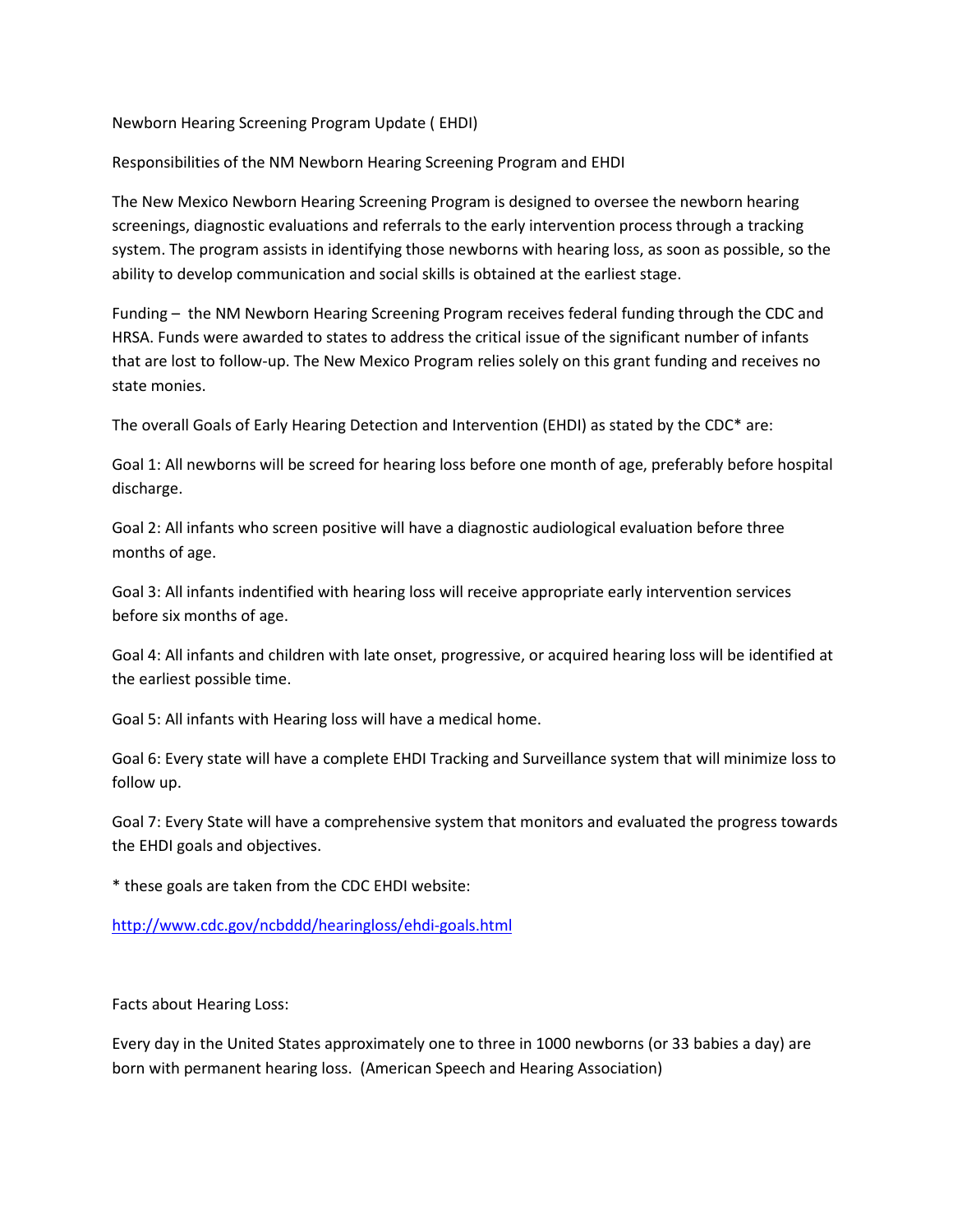With a birthrate of about 26,000 babies New Mexico could have 78 babies born with hearing loss each year. (Approximate birthrate taken from Vital Statistics figures 2012)

Congenital hearing loss that is not detected within the first few months of life can significantly delay speech and language development.

Not all forms of hearing loss are expressed at birth and may be progressive of late onset.

Infants with hearing loss can be fitted with amplification as ear4ly as eight days of age.

Only half of babies born with hearing loss exhibit a risk factor. ( American Speech and Hearing)

The first few months of life offer the critical "window of opportunity" for stimulating the neural pathways to the language processing areas of the brain necessary to help newborns, infants and children learn fundamental language, social, and cognitive skills.

Newborn hearing loss is 20 times more common than phenylketonuria (PKU) and is the number 1 birth condition in the U.S. (North Dakota Chapter of the American Academy of Pediatrics)

## New Mexico EHDI program staff:

Tammy Voisine, LSW- NM EHDI Program Coordinator

Housed in Children's Medical Services Newborn Screening Program in Santa Fe.

With grant monies from HRSA and CDC most of the work for Newborn Hearing Screening at the state level in New Mexico is performed by contractors:

Follow- up Coordinator- Suzanne Pope

Spanish speaking follow- up Coordinator- Sherry Burkart

Data Analyst- Mario Lucero

Needs Assessment – Connie Reynolds

EPICS- Rachael Sanchez

Hands and Voices- Marjorie Madsen Keilers

HRSA Grant

207,900.00- 23% less than last year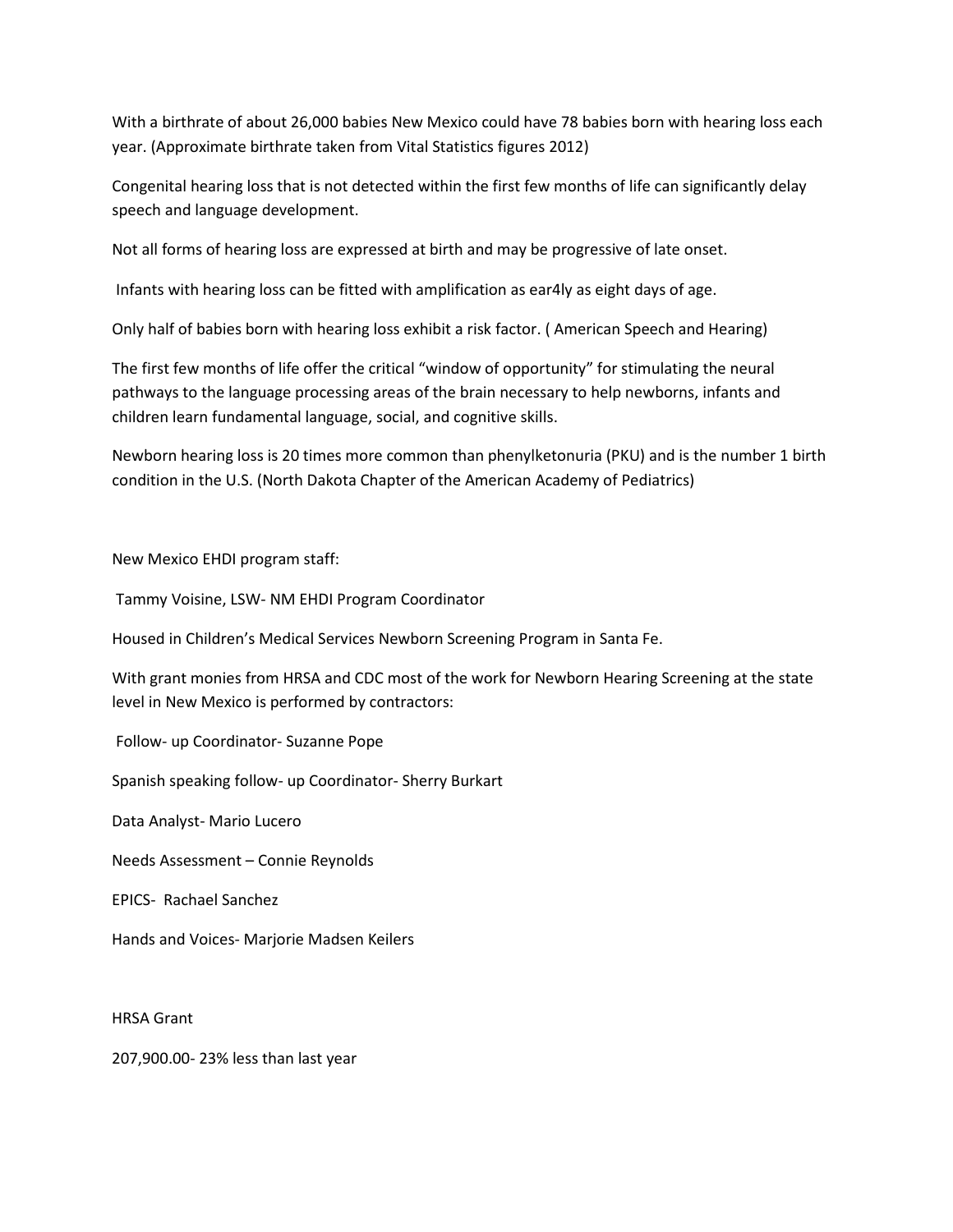This grant pays the salary of the EHDI Coordinator, plus 1 full time follow up coordinator one part time contract for Spanish speaking follow up coordinator, EPICS and Hands and Voices contracts, travel, printing and supplies.

Goals of the HRSA Grant

Goal 1: Improve Access to diagnostic audiology services which are timely and meet standard of care.

Objective 1: Provide statewide training opportunities to audiologists through the Annual NMSHA Conference.

Objective 2: Participation in the NICHQ Learning Collaborative.

Objective 3: Obtain feedback from Audiologists on barriers and challenges.

Goal 2: Improve communication between the program, audiologist and the Medical Home.

Objective 1: Obtain feedback from stakeholders to determine challenges, barriers to be addressed.

Objective 2: Participate in the NICHQ Collaborative.

Goal 3: Provide culturally competent care to Native Americans families who have a child with hearing loss.

Objective 1: Work with Epics as the cultural broker to bridge communities

Objective 2: Deliver parent trainings on tribal locations on the importance of follow up after failure to pass hearing screen.

Objective 3: EPICS staff to attend annual EHDI meeting to increase knowledge base.

Goal 4: Implement a family to family support system for families who have a child with hearing loss.

Objective 1: Program will maintain affiliation with NM Hands and Voices.

Objective 2: Support Hands and Voices to expand their scope of work throughout the state.

Objective 3: Establish a Guide by Your Side program for New Mexico.

CDC Grant: 130,144.00

Goal 1: Develop and maintain the EHDI-IS to accurately identify, match and collect data that is unduplicated and individually identifiable through the EHDI process

Annual Objective 1.1: All new records will be assigned an unique identifier at entry in Challengersoft. The Challengersoft software engineer will create an automatic identifier. This will notify the person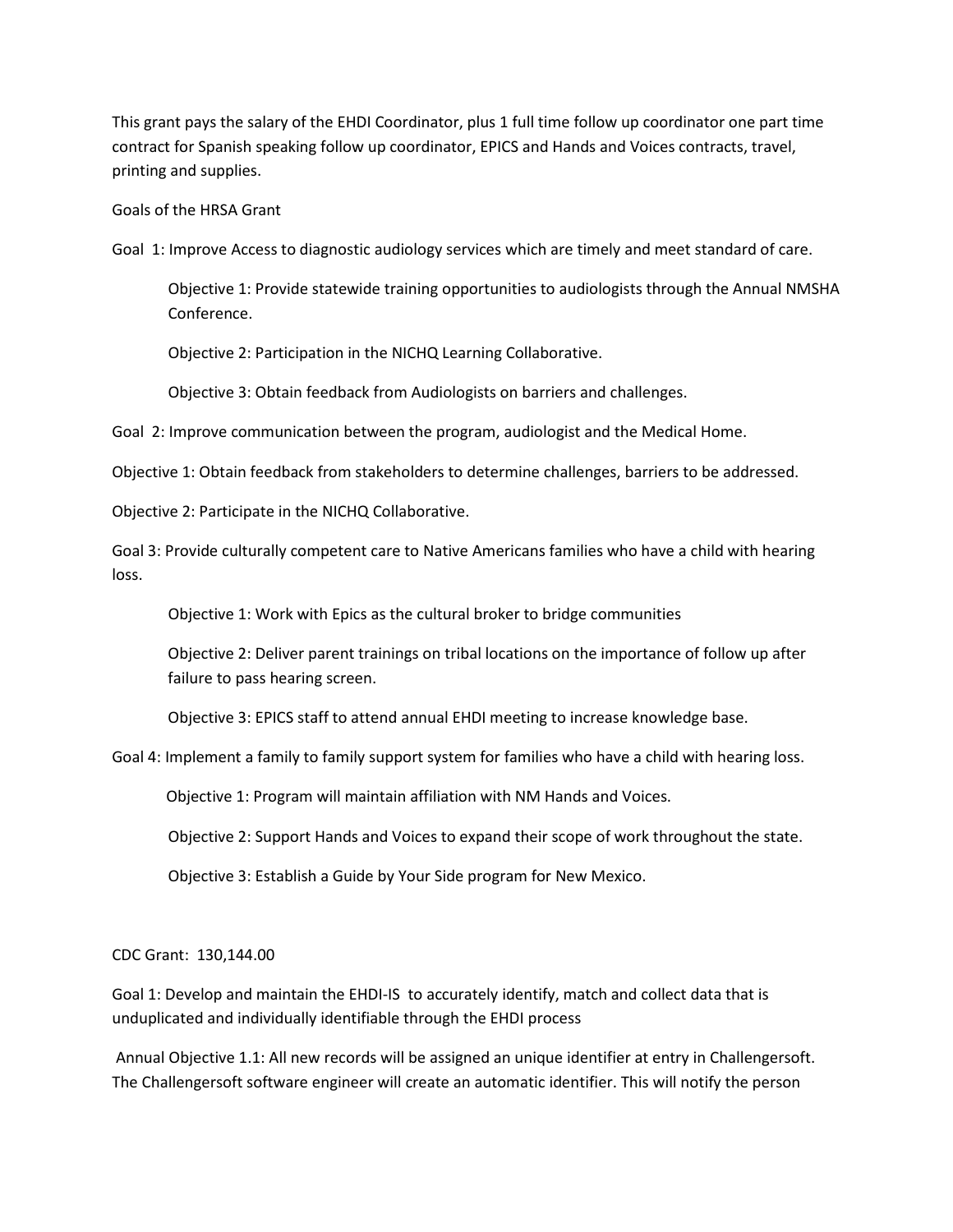entering data if a possible record duplication has occurred. But will still allow data manager to add additional information to an existing record.

Activity 2: All existing records will receive a unique identifier.

Activity 3: Data Manager will create a monthly report that will identify to the EHDI Coordinator birthing providers that have and have not reported.

Activity 4: Birthing Provider records will be linked to vital records quarterly and report provided quarterly by epidemiologist and report created indicating possible missing records.

Activity 5: This information will be used by the EHDI Coordinator to inform birthing providers and set quality improvement goals.

Activity 6: Needs assessor will help to contact any non complying providers in order to provide additional training, information or technical support.

Annual Objective 1. 2: Birthing Providers will report results of screening on all births.

Activity 1: Newborn Hearing Screening records will be compared to Newborn Genetic Records monthly.

Activity 2: Newborn Screen record received from hospitals will be compared to records from vital records quarterly.

Activity 3: Comparative analysis will be used to generate report to birthing providers for setting quality assurance measures and goals.

Activity 4: Needs Assessor and EHDI Coordinator will work with hospital providing technical assistance to improve reporting accuracy.

Annual Objective 1. 3: DOH with input from providers will develop a corrective action policy and plan to address ongoing non compliance issues for reporting from birthing providers or Audiologists that are consistently failing to report or providing inaccurate information.

Activity 1: Write rules for providers that clearly explain role and responsibilities for reporting screening and evaluation results.

Activity 2: Develop a corrective action plan.

Activity 3: Test and Evaluate process using PDSA Model

Annual Objective 1. 4: Develop an electronic management process and report in Challengersoft for providing information needed for follow up coordination.

Activity 1: Create report for follow up coordinator that identify the babies that did not pass final screening that can be provided weekly to follow up coordinator.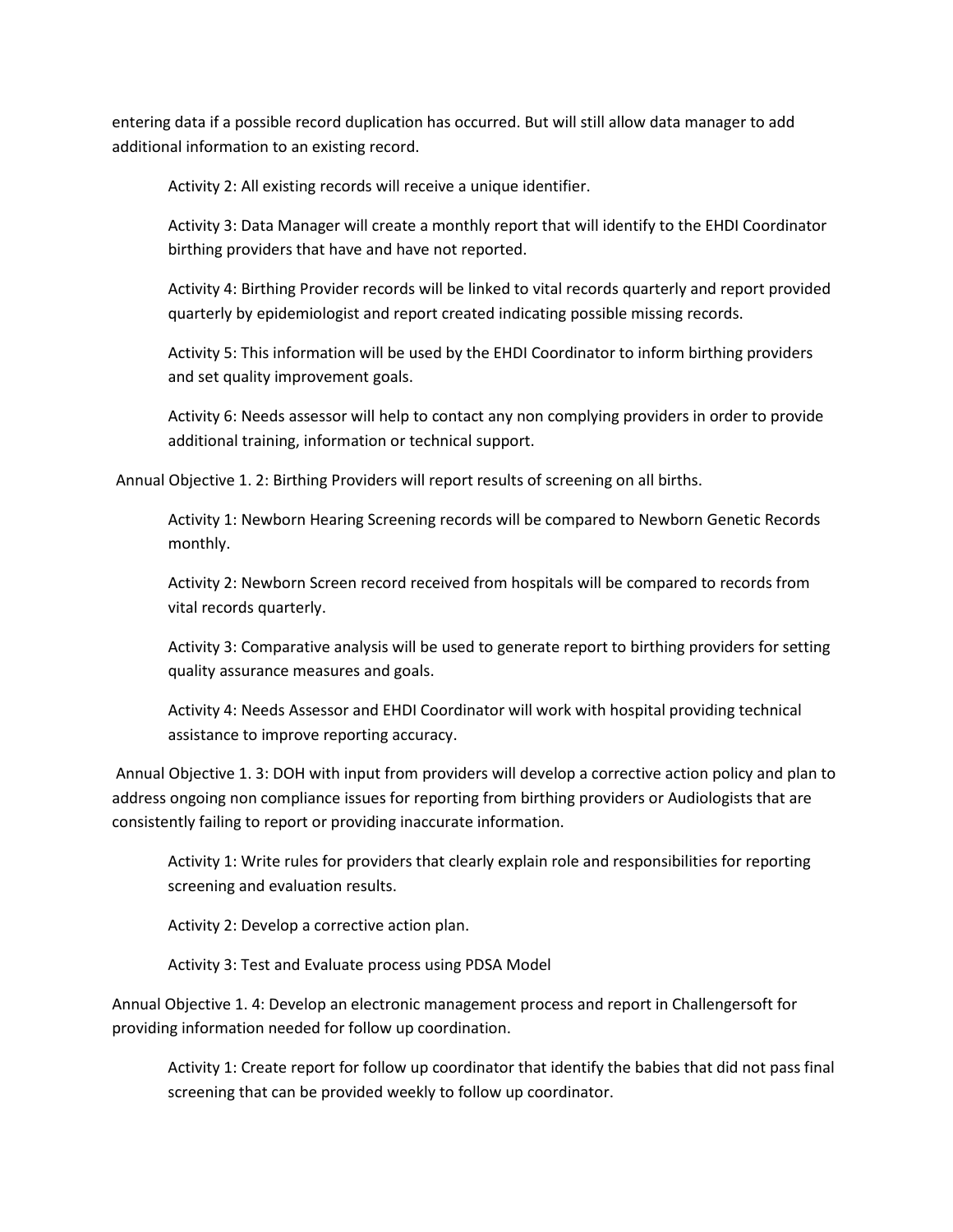Activity 2: Create report to fax information to primary care provider officially notifying them of a baby in their practice that did not pass hearing screening and requesting follow up action.

Activity 3: Letter packet that includes family roadmap, reasons to follow up, instructions and list of audiologists will go to every family whose baby did not pass.

Activity 4: Using needs assessor evaluate work flow process and Challengersoft linkages.

Activity 5: Work with Challengersoft to create case management software unique to this process.

Goal 2: Collect and report individualized demographic data ( as defined in HSF Annual survey) for every occurrent birth about the child's status and progress through the three components of the EHDI Process.

Annual Objective2.1 By March 2014 submit 100% of requested data to the National CDC EHDI Hearing Screening and Follow- up Survey.

Activity 1: Data Manager and Epidemiologist will meet quarterly to link, analyze and review records from Vital statistics and those received directly from providers. Collecting information needed for annual survey.

Activity 2: Data manager will provider report to the EHDI coordinator and Challengersoft each quarter describing any missing information needed for accurate and timely EHDI Survey reporting.

Activity 3: Data Manager and Epidemiologist will complete annual survey.

Annual Objective 2.2 By June 30, 2014, develop and or implement a process for monitoring the quality and completeness of individualized demographic data ( as defined by the HSF Survey) received from all reporting sources.

Activity 1: Collaborate with potential reporting sources to develop data collection and sharing agreements on individual unduplicated EHDI data.

Activity 2: Working with the Epidemiology Department develop an agreement for data sharing with Vital records for receiving all information needed for EHDI Survey and data analysis reports for Hospital and provider QA process.

Activity 3: Work with the Maternal Child Health Manager and Midwives association to develop policies and protocols for training Midwives and reporting.

Activity 4: renew data sharing agreement with the Genetics Program.

Activity 5: Renew data sharing agreement with Indian Health Services.

Activity 6: Evaluate and identify any addition areas of needs for accurately completing survey data.